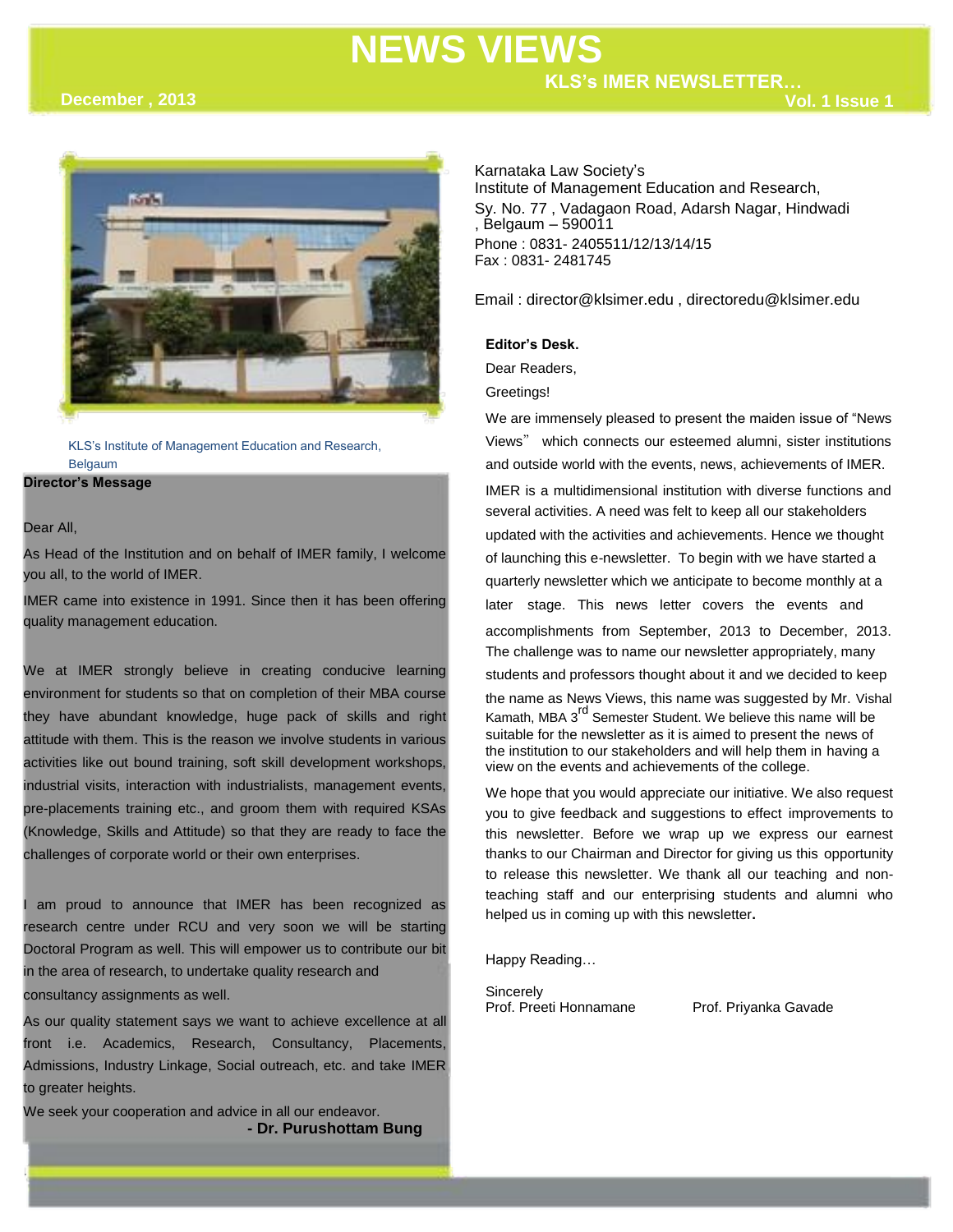# **Accomplishments**

**December, 2013 Vol. 1 Issue 1** 

## **Events@IMER**

#### [TWO DAY ADVANCED EXCEL WORKSHOP](http://klsimer.edu/2013/09/18/2-days-workshop-on-advanced-excel/)

Organized two day advanced excel workshop for teaching and non teaching staff.

#### [PROJECT EVALUATION BY ALUMNI](http://klsimer.edu/2013/12/10/project-viva-evaluated-by-alumni/)

One month internship project evaluated by Alumni.

#### [AARAMBH-](http://klsimer.edu/2013/09/18/aarambh-2013/) 2013

One week orientation program for the batch 2013- 2015.

#### [INTERNATIONAL CONFERENCE](http://klsimer.edu/2013/10/05/13th-international-conference-on-emerging-trends-challenges-and-opportunities-in-global-business-management-tourism-and-information-technology-at-goa-on-28th-29th-september-2013/)

Organized two day international conference on "Emerging Trends, Challenges and Opportunities in Global Business, Management, Tourism and Information Technology" at Goa.

### [INTER MENTOR CASE STUDY COMPETITION](http://klsimer.edu/2013/10/09/3rd-inter-mentor-case-study-competition-on-the-indian-rupee-vs-us-dollar/)

Case study competition for MBA 3<sup>rd</sup> semester students on " The Superheroes of Taj, Mumbai" .

#### [ANNUAL SPORTS MEET –](http://klsimer.edu/2013/11/05/spirit-2013/) SIPIRT

Two day sports meet organized for students to exhibit their potential.

#### [SEMINAR ON BEHAVIORAL FINANCIAL INVESTMENTS](http://klsimer.edu/2013/12/12/guest-lecture-on-behavioral-investment-held-at-kls-imer-belgaum/)

Interaction session with officials of Parag Parikh Financial Advisory Services Ltd., Mumbai.

#### [OUT BOUND TRAINING](http://klsimer.edu/2013/10/24/ooutbound-training-program/)

Two day out bound training organized for MBA 1<sup>st</sup> Semester students in Dandeli.

#### [GUEST LECTURE ON CAREER IN FINANCE](http://klsimer.edu/career-opportunities-in-finance/)

Mr. Roshan Raikar addressed students on career opportunities in finance.

#### [GUEST LECTURE ON STOCK EXCHANGE MECHANISM](http://klsimer.edu/2013/11/11/guest-lecture-by-niranjan-daddikar/)

Guest lecture was organized on "Trading, Clearing and settlement Mechanism at BSE & NSE".

### [APTITUTDE TRAINING FOR 3](http://klsimer.edu/placement/)<sup>rd</sup> SEMESTER STUDENTS

One week aptitude training was conducted for 3<sup>rd</sup> semester students.

#### [FOUNDATION DAY CELEBRATION](http://klsimer.edu/2013/11/19/23rd-foundation-day-of-kls-imer/)

23<sup>rd</sup> Foundation day of the Institute was celebrated. [CASE CHASE 2013](http://klsimer.edu/2013/12/02/2069/)

Organized National Level Case Analysis competition on Mergers and Acquisitions.



#### [INTERACTION WITH INDUSTRY EXPERT](http://klsimer.edu/2013/12/06/interaction-with-industry-expert/)

Mr. Ameet Joshi, Copy writer and Mr. Sujay Iti, Entrepreneur addressed marketing students.

#### [CASE STUDY COMPETITION](http://klsimer.edu/2013/12/03/the-first-inter-mentor-case-study-competition/)

Inter mentor case study competition for 1<sup>st</sup> semester MBA students.

### [BLOOD DONATION CAMP](http://klsimer.edu/2013/12/05/blood-donation-camp-06-december-2013/)

Organized blood donation camp in association with HDFC Bank, KLE Hospital and IRSC.

[SAMHITA-2013](http://klsimer.edu/2013/12/17/samhita-13-3/) Alumni meet at IMER

[WORKSHOP ON EFFECTIVE RESUME BUILDING](http://klsimer.edu/2013/12/18/workshop-on-effective-resume-building/)

Mr.Amit Kalkundri shares resume building tips with the students.

[GUEST LECTURE ON THE RIGHT EXPECTATION](http://klsimer.edu/2013/12/12/guest-lecture-on-the-right-expectation/)

Mr. Suresh Rao, a Master trainer in NLP addressed the students.

[GUEST LECTURE ON QUALITY MANAGEMENT SYSTEMS AND](http://klsimer.edu/2013/12/21/a-guest-lecture-on-quality-management-systems-and-quality-audit/)  [QUALITY AUDIT](http://klsimer.edu/2013/12/21/a-guest-lecture-on-quality-management-systems-and-quality-audit/)

Shri. S. N. Lele, Quality Consultant, Belgaum addresses students on Quality Audit

[SEMINAR ON CAPITAL MARKET AWARENESS](http://klsimer.edu/2013/12/21/one-day-seminar-on-capital-market-awareness/)

Mr.Sumeet from Ministry of Finance addresses students on current trends in the capital market

[GUEST LECTURE ON CUSTOMER BEHAVIOUR IN MARKETING](http://http/klsimer.edu/2013/12/21/guest-lecture-on-consumer-behavior-in-marketing/)

[GUEST LECTURE ON CRISIS MANAGEMENT AND PUBLIC](http://klsimer.edu/2013/12/30/guest-lecture-on-crisis-management-and-public-relations/)  **[RELATIONS](http://klsimer.edu/2013/12/30/guest-lecture-on-crisis-management-and-public-relations/)** 

Shri. Dhananjaya Kulkarni addressed students on Crisis Management and Public Relations

2 [INTER MENTOR CASE STUDY COMPETITION](http://klsimer.edu/2013/12/31/2nd-inter-mentor-case-study-competition/)

Case study competition for 1st semester students on "Repositioning the TATA Nano".

#### [ONE DAY WORKSHOP FOR FINANCE STUDENTS](http://klsimer.edu/2014/01/01/one-day-workshop-for-finance-specialization-students/)

Prof. M. Ajoy Kumar addressed students on accounting concepts.

"As long as you're going to be thinking anyway, think big**"**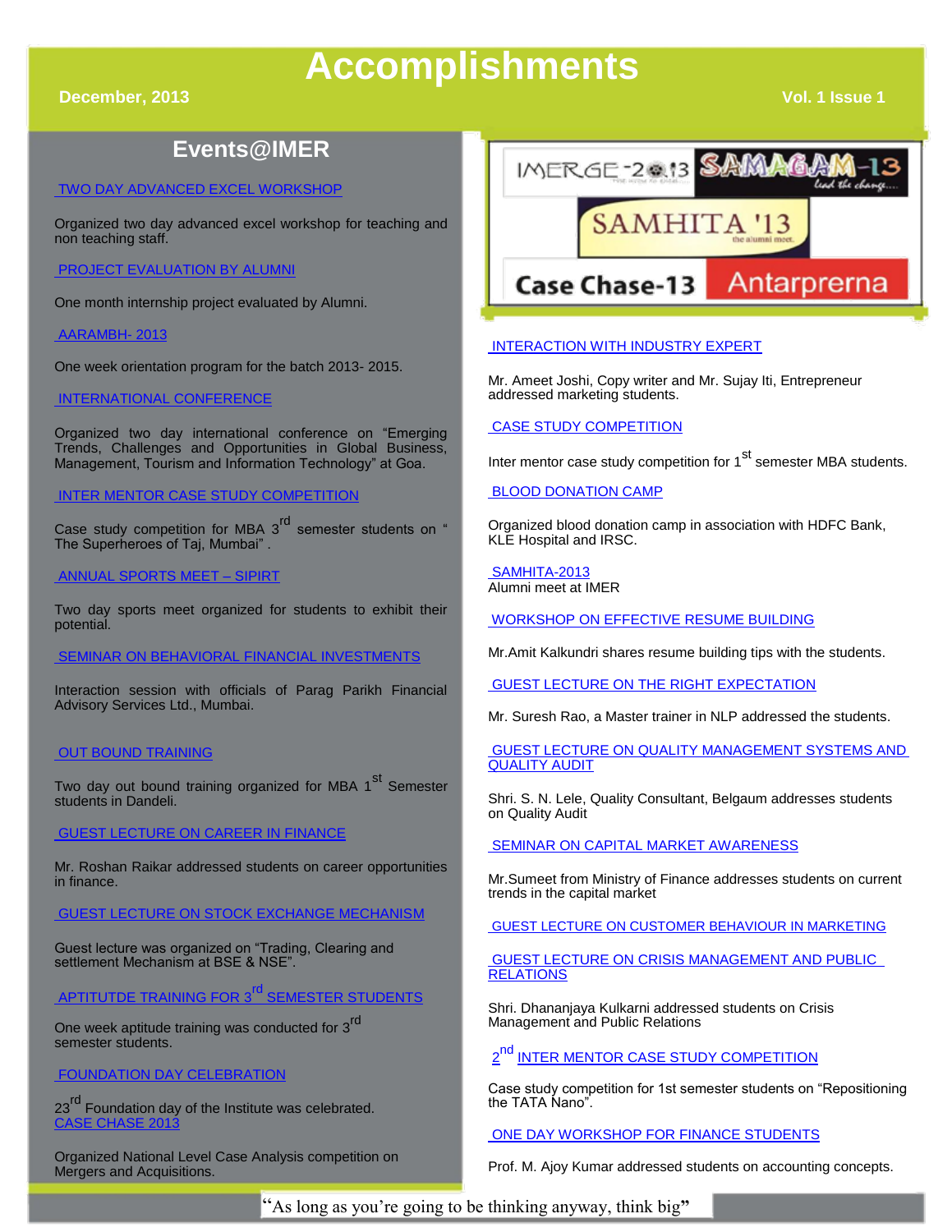# **Institute Achievements**

[KLS IMER has been ranked as Top Emerging B-](http://klsimer.edu/achievements/)**[School of Excellence by Competition Success Review](http://klsimer.edu/achievements/)** 

[KLS IMER ranked amongst top 150 B-Schools by](http://klsimer.edu/achievements/)  [The Week magazine.](http://klsimer.edu/achievements/)

### **Students Achievements**

#### [MANASA\\_MANTHANA](http://klsimer.edu/2013/11/29/manasa_manthana/)

Miss Athira K.A. and Miss Francesca Carvalho n won Business-Plan Contest organized by St. Aloysius College, Mangalore

#### [OPERACY 2013](http://klsimer.edu/2013/10/29/operacy-2013/)

Mr. Viraj Niajkar & Miss. Bhavna Deshpande , Miss. Anuta Shetty & Miss. Shruti Kale , Miss. Renu Nerlekar, Miss. Sampada Shanbhag, Miss. Asiya Beerwala & Miss. Arpita Gadennavar , Mr.Ashutosh Patil & Miss.Priyanka Morappannavar participated and won various prizes in Management fest organized by Kirloskar Institute of Advanced Management Studies, Harihar.

#### [GALACTO 2013](http://klsimer.edu/2013/11/29/galacto-2013/)

Miss Athira K.A. and Miss Francesca Carvalho were runners up in Management fest organized by Global Business School, Hubli.

#### [ELOCUTION COMPETITION](http://klsimer.edu/achievements/)

Mr. Faizan Nandgadi and Ms. Francesca Carvalho participated in elocution competition organized in R. L. Law College, Belgaum

[STUDENTS ARTICLE IN ATYASA](http://klsimer.edu/achievements/)

Article by Ms Sampada,Ms. Asiya and Mr. Sachin Jirle was selected for publication in ATYASA Newsletter.

[STUDENT OF IMER SECURES II](http://klsimer.edu/2013/12/21/congratulations/)<sup>ND</sup> RANK TO RCU

#### [MR. PRAKASH PATIL BRINGS LAURELS TO IMER](http://klsimer.edu/2013/12/27/prakash-m-patil-brings-laurels-to-kls-imer/)

Student of IMER wins gold medal in hockey tournament.

# **Faculty Achievements**

[Book authored by Dr. Poornima Charantimath](http://klsimer.edu/2013/12/12/book-authored-by-dr-poornima-charantimath-launched/)  [launched.](http://klsimer.edu/2013/12/12/book-authored-by-dr-poornima-charantimath-launched/)

Paper titled [Mango cultivation industry of India:](http://klsimer.edu/faculty/dr-purushottam-bung/) [problems](http://klsimer.edu/faculty/dr-purushottam-bung/)  [and prospects](http://klsimer.edu/faculty/dr-purushottam-bung/) presented by Dr. Purushottam Bung

Paper titled [A study on placement of post graduate](http://klsimer.edu/placements-2/placement-officer/) [management students in the management institutions](http://klsimer.edu/placements-2/placement-officer/)  [located in tier II cities of North Karnataka & its](http://klsimer.edu/placements-2/placement-officer/)  **[implications](http://klsimer.edu/placements-2/placement-officer/)** presented by Placement Officer, Mr. Suhas Rajput

Paper titled [Derivative Market in India-An Overview](http://klsimer.edu/ms-priti-honnamane/) presented by Prof. Preeti Honnamane

Paper titled [Role of Spirituality & Ethics In Corporate](http://klsimer.edu/asst-prof-vinay-gudi/) Social Responsibility Policy Formulation Towards [Sustainable Business](http://klsimer.edu/asst-prof-vinay-gudi/) presented by Prof. Vinay Gudi

Paper titled **[Image Reconstruction Technique and](http://klsimer.edu/mrs-priyanka-a-gavade/) Image Ouality Assessment** presented by Prof. Assessment presented by Prof. Priyanka Gavade

Paper titled [Reliability & Validity of Value Profiling](http://klsimer.edu/faculty/shailaja-g-hiremath/) presented by Prof. Shailaja Hiremath